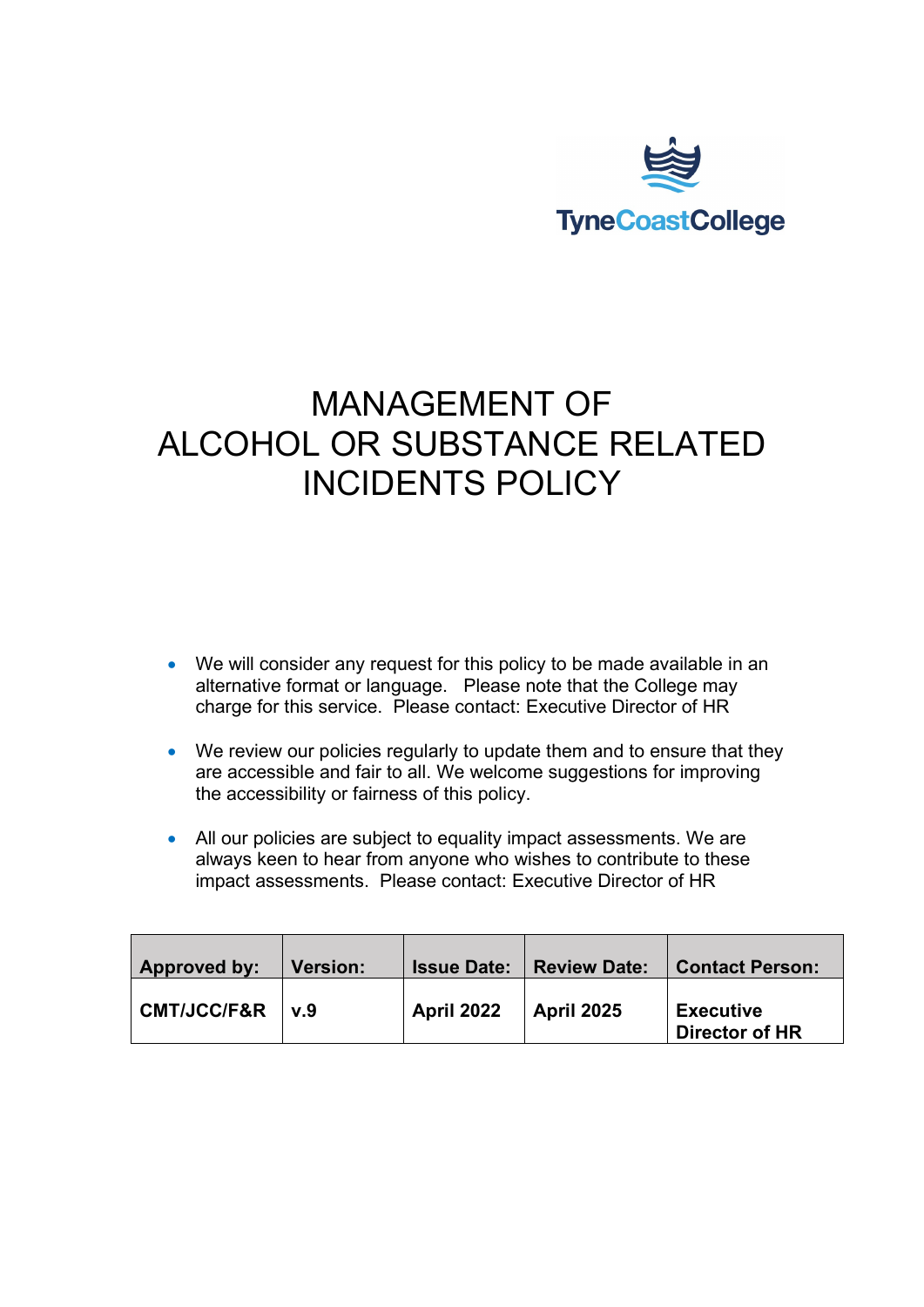### **CONTENTS**

# **Section Page**

| 1 | Introduction               |                                       |         |
|---|----------------------------|---------------------------------------|---------|
| 2 | <b>Policy Statement</b>    |                                       | $3 - 4$ |
| 3 | Scope of Policy            |                                       | 4       |
| 4 |                            | <b>Objectives of Policy</b>           |         |
| 5 |                            | Alcohol & Substances at Work          |         |
| 6 | Responsibilities: Managers |                                       | $6 - 8$ |
|   |                            | Employees                             |         |
|   |                            | <b>Human Resources</b>                |         |
|   |                            | <b>Occupational Health Department</b> |         |
|   |                            |                                       |         |

| 8<br>The Recovery Programme<br>9<br><b>Discipline</b><br>10<br>Complaints<br>11<br>Confidentiality<br>12<br><b>Official Functions</b> | Procedure | $8 - 9$  |
|---------------------------------------------------------------------------------------------------------------------------------------|-----------|----------|
|                                                                                                                                       |           | $9 - 10$ |
|                                                                                                                                       |           | 10       |
|                                                                                                                                       |           | 10       |
|                                                                                                                                       |           | 11       |
|                                                                                                                                       |           | 11       |

# **Appendices**

|   | Management of Alcohol or Substance            | 12 |
|---|-----------------------------------------------|----|
|   | <b>Related Incidents Flowchart</b>            |    |
| 2 | Indicated Signs of Alcohol or Substance Abuse | 13 |
| 3 | <b>Checklist for Managers</b>                 | 14 |
| 4 | Further help/Useful numbers                   | 15 |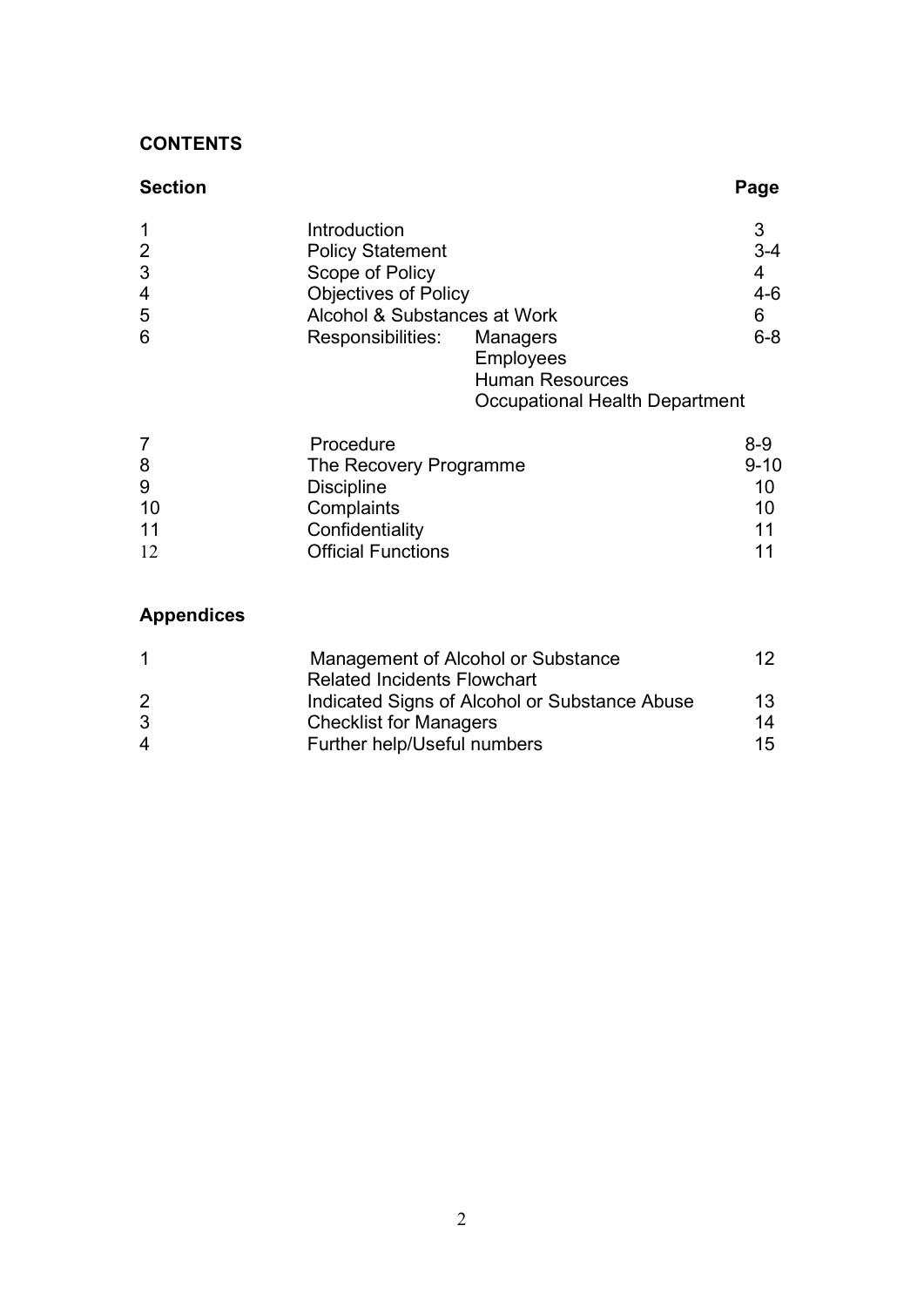# 1. Introduction

- 1.1 This Policy is a positive response to research and statistical evidence that suggests up to 14 million working days are lost each year as a result of alcohol, and a further report by the Royal College of Physicians claiming that drug addiction has risen fourfold in the last 10 years. The Government and Tyne Coast College are concerned with alcohol and substance abuse in the community as a whole, and in this respect the College wishes to address any such issues within the organisation in a caring and supportive manner
- 1.2 The College is committed to promoting the health safety and welfare of all its employees, ensuring that employees use of either drugs, alcohol or other substances will not impair the safe and efficient running of the College, or result in risks of health and safety of themselves, other employees, service users and the general public. The Health and Safety at Work Act 1974 places a general duty on employers to ensure the Health, Safety and Welfare of employees through:
	- A safe place to work
	- Safe systems of work
	- Adequate supervision

# 2. Policy Statement

- 2.1 The aim of this Policy is to emphasise that employees with alcohol, drug or substance abuse problems will be viewed sympathetically, treated fairly, offered support and advice, will have the opportunity to attend treatment sessions and will retain confidentiality within the limits of what is reasonably practicable and within the law. Encouragement and support from the College will be available irrespective of whether the problem has begun to affect the individuals work performance.
- 2.2 The College recognises that abuse can be treated given the full cooperation of the individual. We will recognise and treat abuse as an illness, whilst retaining the right to invoke informal / formal disciplinary action should any employee be found to be:
	- Under the influence of, or:
	- Incapable of performing work to a satisfactory standard

Due to alcohol, (non-medical related) drugs or other substances.

2.3 The possession, use, distribution or sale of drugs (for non medical purposes) or solvents on the College's premises or at work is strictly prohibited. If you are prescribed drugs by your doctor which may affect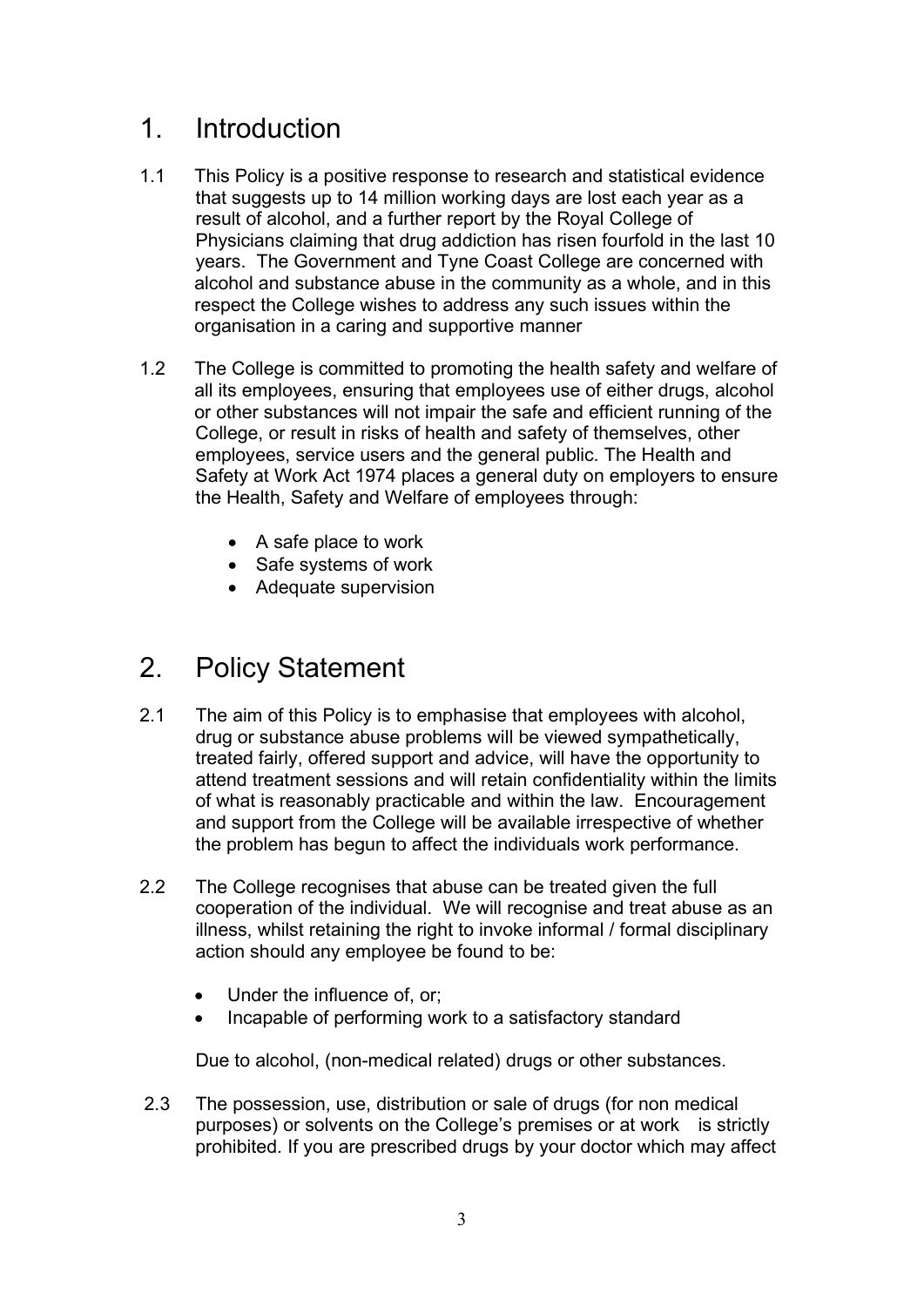your ability to perform your duties you should discuss the problem immediately with your line manager.

- 2.4 The Misuse of Drugs Act (1971) makes it an offence to possess, supply, offer to supply or produce controlled drugs without authorisation. The College reserves the right to inform police of any suspicion it may have with regard to the use of controlled drugs by any of its employees on the premises.
- 2.5 The term 'substance' refers to the misuse and abuse, or an addiction to alcohol, drugs and solvents:
	- Misuse / Abuse Drinking excessively but not psychologically or physically dependent. Taking illegal drugs or misuse of prescribed drugs.
	- Addiction Consistent misuse of alcohol or substances, dependent upon - either physically or psychologically

# 3. Scope of Policy

This Policy is applicable to all staff employed by Tyne Coast College irrespective of position, length of service or student / learner contact. This policy is to protect employees and student / learners from harm or offence that may result should they come into contact with any person working on College premises who is under the influence of alcohol or substances.

In respect to contractors/agency workers or any other person working on College premises please see section 7.2.

# 4. Objectives of Policy

- 4.1 The College recognises and distinguishes between the two types of users:
	- DEPENDENT USERS Where dependency on alcohol or substances interferes with attendance or performance at work. The College recognises that dependency can be treated given the full cooperation of the individual and in this respect such cases would firstly be seen as an illness / health issue and treated as sickness. However, failure to seek help or continue with treatment may result in disciplinary action.
	- NON DEPENDENT USERS Incidences of over-indulgence, which are not related to physical or psychological dependence. This type of behaviour will be investigated as a disciplinary matter under the heading of 'Gross Misconduct' (as defined in the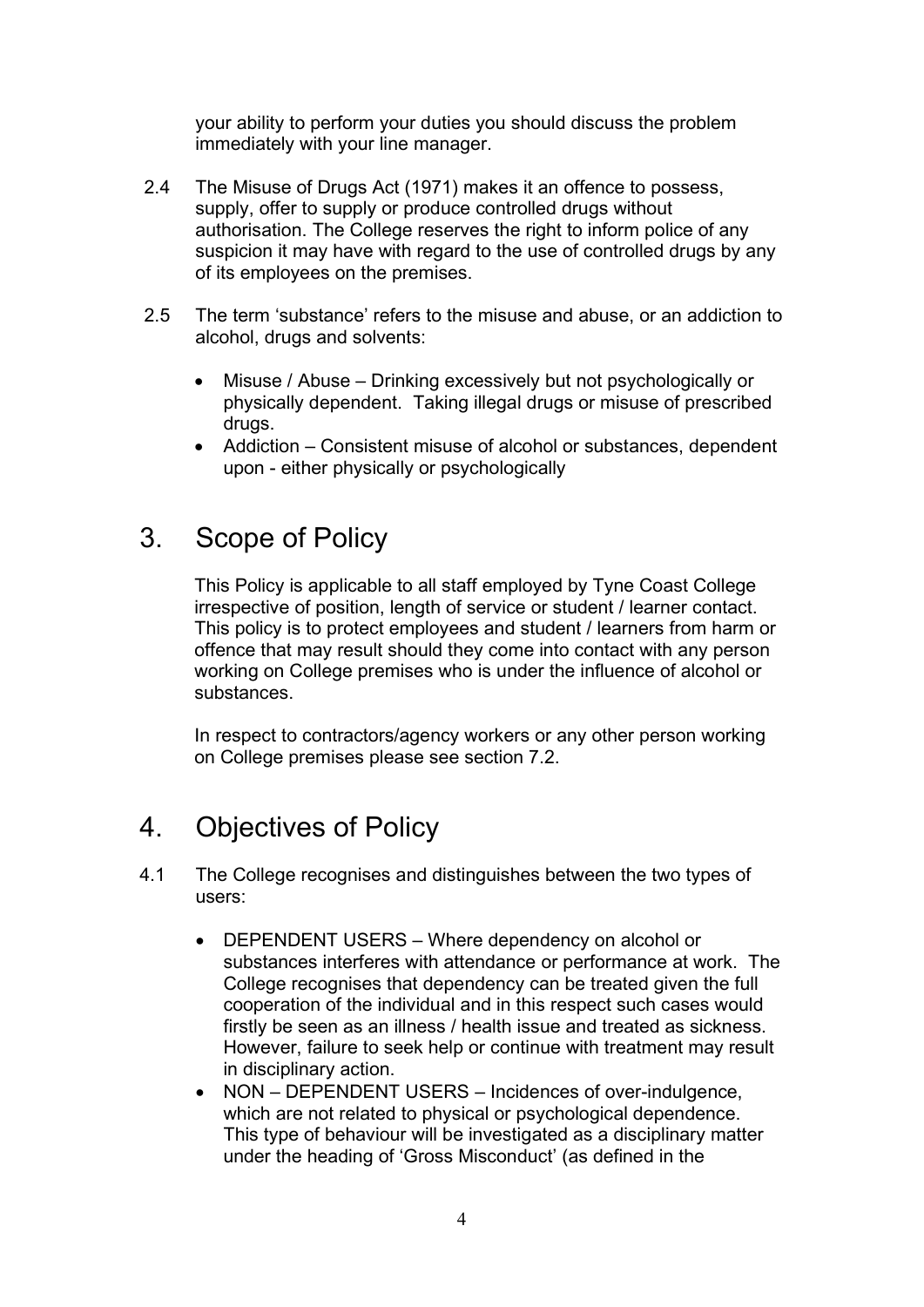disciplinary procedure) and may lead to an employee being summarily dismissed without notice.

- 4.2 The College aims to raise awareness of the detrimental health effects of alcohol and substance abuse though training and improved education. Information and publicity about alcohol and substance abuse is available from HR and the Occupational Health Department.
- 4.3 The College aims to improve the efficiency of the support it can give to individuals in an effort to restore health and performance to an acceptable level.
- 4.4 The College has contracted additional support from our Occupational Health Provider for the Management of Alcohol and Substance related issues. This service can only be accessed through consultation with HR in the first instance.

Staff can be certain that any issues will be dealt with sensitively and confidentially.

- 4.5 The College encourages individuals to seek professional help via their line manager/Human Resources who will arrange an appointment with Occupational Health. The College will support by:
	- Allowing reasonable time off to attend appointments
	- Guaranteeing that all matters will be treated as confidential within the realms of what is reasonably practicable and within the law
	- Confirming that all absence for treatment will be paid

#### **Early intervention will help the individual to achieve a full recovery.**

- 4.6 Occupational Health will help to counsel employees where there has been deterioration in work performance and encourage those who may have an alcohol / substance use problem to seek help at the earliest stage.
- 4.7 The College via Occupational Health will agree an individual rehabilitation programme for those who have been absent for treatment and who are able to integrate back into the workplace
- 4.8 The College encourages any employee who is taking prescribed drugs, which may affect their performance, to discuss this with their manager in order to avoid any misinterpretation of behaviour, and arrange through the HR Department a referral to Occupational Health for advice.
- 4.9 The College reminds employees that the onus is on them to recognise the problem and seek help – early help and counselling can be crucial to a full recovery. Employees should encourage colleagues who are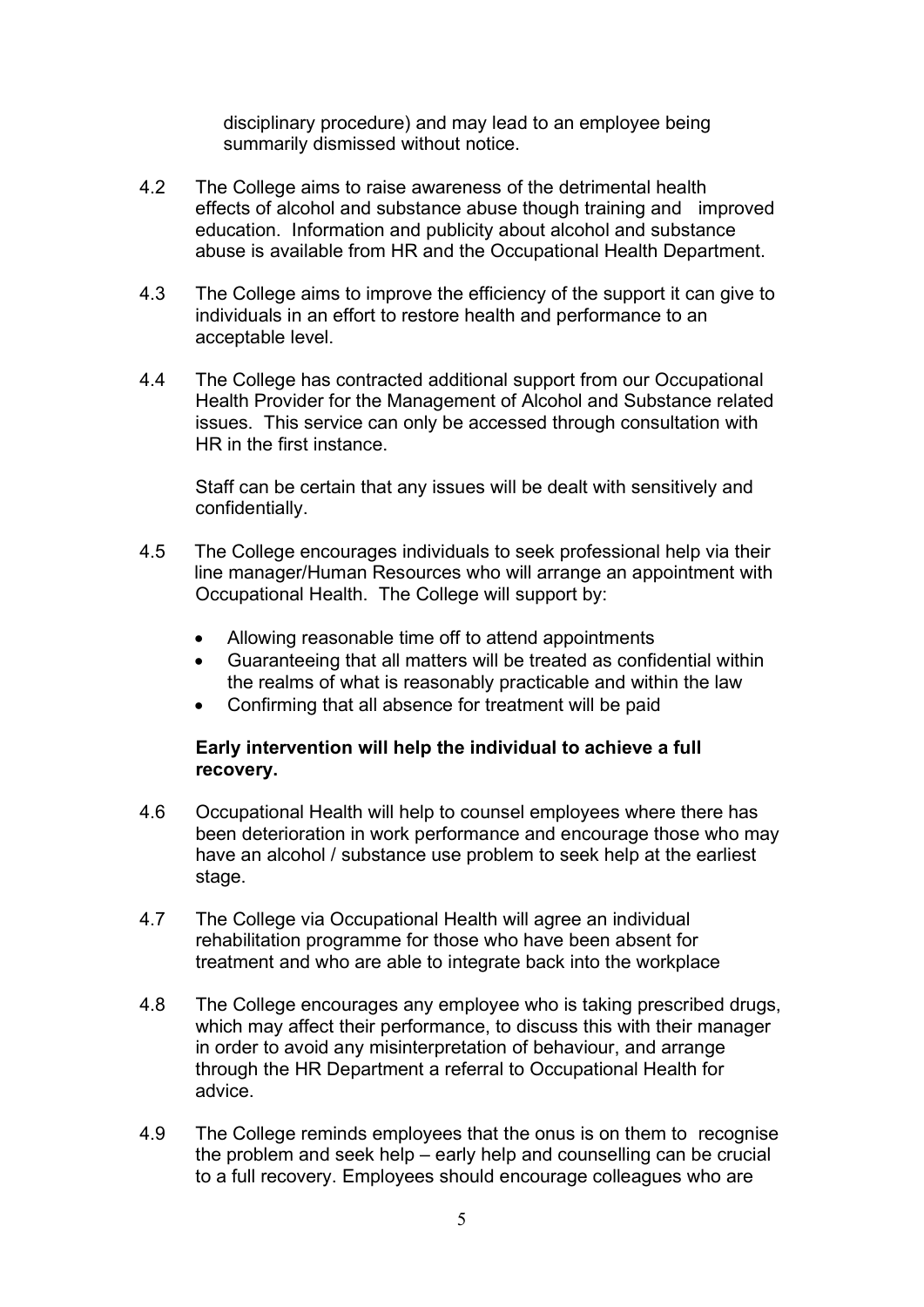known to have problems to seek support and should avoid covering up for or colluding with colleagues who are using drugs or substances.

4.10 The College wishes to ensure that its image and reputation are maintained at all times.

# 5. Alcohol and Substances at Work

- 5.1 The College recognises that the majority of employees are highly committed and disciplined. However, there may be a small minority who believe they can report for duty whilst unfit through alcohol or substance use.
- 5.2 To comply with the College Policy, employees **must not** drink alcohol whilst on duty, nor must they report back to work after a recognised break under the influence of alcohol. Employees must not use substances during working hours (unless there is a medical reason which has been verified by Occupational Health).
- 5.3 No employee may consume alcohol before his/her working hours to the extent that it is considered that their performance is impaired, they act improperly or irresponsibly or they potentially or actually put their own or others health or safety at risk. In such circumstances he/she will be suspended from duty in line with section 7 of this policy.
- 5.4 The College have identified that alcohol and substance use may affect individuals at work through:
	- Absenteeism : Increased sickness levels, lateness, frequent visits to cloakroom
	- Higher accident rate: Disregard of own or others safety
	- Low standards of performance: Poor judgement, bad decisions, complaints from colleagues or students / learners
	- Poor relationships at work: Irritability, temper, distress, physical or verbal abuse
	- Appearance: Neglect to appearance and hygiene

All of this may lead to the deterioration in the standards provided to students / learners.

# 6. Responsibilities:

### 6.1 **Managers**

• Have a general duty to provide 'Adequate Supervision' in order to comply with the Health & Safety at Work Act (1974)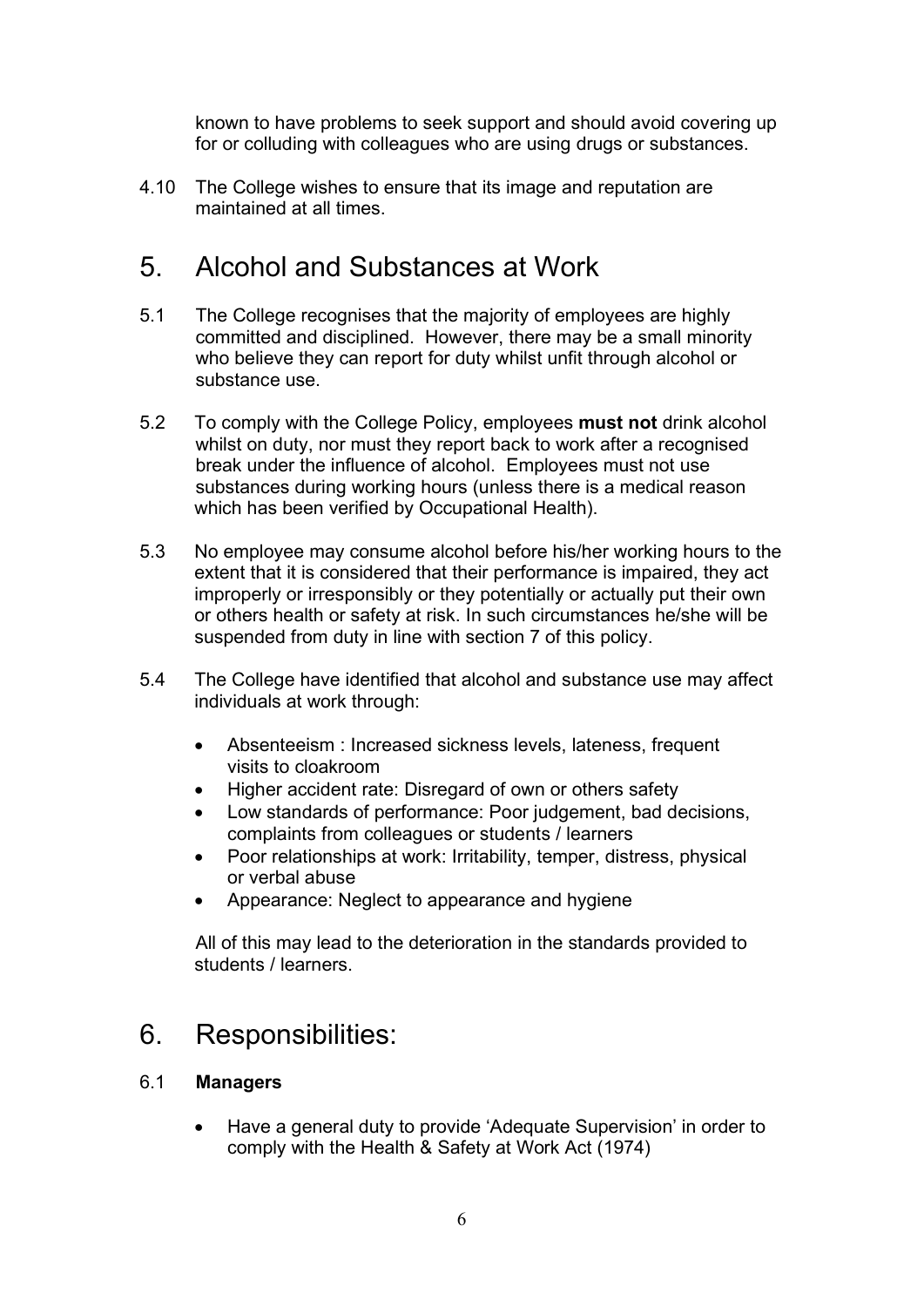- Should seek help and advice immediately from Human Resources if they suspect any employee of having either an alcohol or substance use problem. At this juncture, the Manager will be asked to explain why they believe the individual is under the influence of alcohol and to be able to give specific examples i.e. Student / learner complaints, irrational behaviour, slurring of words, co-ordination problems, etc. A checklist is attached at Appendix 3 to assist Managers in making a judgement regarding this.
- Are responsible for undertaking a full investigation into any suspicion of alcohol or substance use. Care must be taken when assessing symptoms, as they can be similar to those attributed with known medical complaints such as diabetes, epilepsy or a stroke. Advice may be sort from Occupational Health via HR.
- Will be provided with information and support to recognise early signs of alcohol and substance abuse in order to take appropriate action. (Appendix 2)

### 6.2 **Employees**

- Have a statutory obligation to take reasonable care for their own health and safety and that of others who may be affected by their actions or omissions at work (Health & Safety at Work 1974)
- If any employee or third party suffers injury as a result of a College employee, being under the influence of or incapable of performing duties due to alcohol or substance use, criminal prosecution may arise for both the employee and the College
- Must understand that his / her continued employment depends on his/her ability to maintain an acceptable level of performance at work. Failure to do so may result in disciplinary action
- Are responsible for recognising their own problems related to alcohol and substance use and seeking advice and help from their Line Manager/HR
- Are responsible for adherence to the Policy and for reporting any breach of Policy
- Should be aware of the National Guidelines for recommended safe drinking limits for alcohol consumption: 1 to 2 units for females and 2 to 3 units for males **per day**. **1 unit = half pint beer/lager/cider, a single spirit measure or 1 small glass of wine or sherry. This is a guide and the ABV levels of the drink should also be considered e.g. average ABV for lager is 4% and Wine is 12%.**
- As a 'general guide' not taking into account: height, weight, sex, food consumed it takes 1 hour per unit of alcohol consumed AFTER the LAST drink to remove alcohol from the system i.e. last drink 11pm, 6 halves of lager drunk = 6 units, will not be out of system until at least 5am. THIS IS A GUIDE AND NOT INTENDED TO BE USED AS A STATEMENT OF FACT.
- Drivers must not drive under the influence of alcoholic drink, intoxicating drugs or other substances which are likely to impair judgement or the ability to react quickly and appropriately to road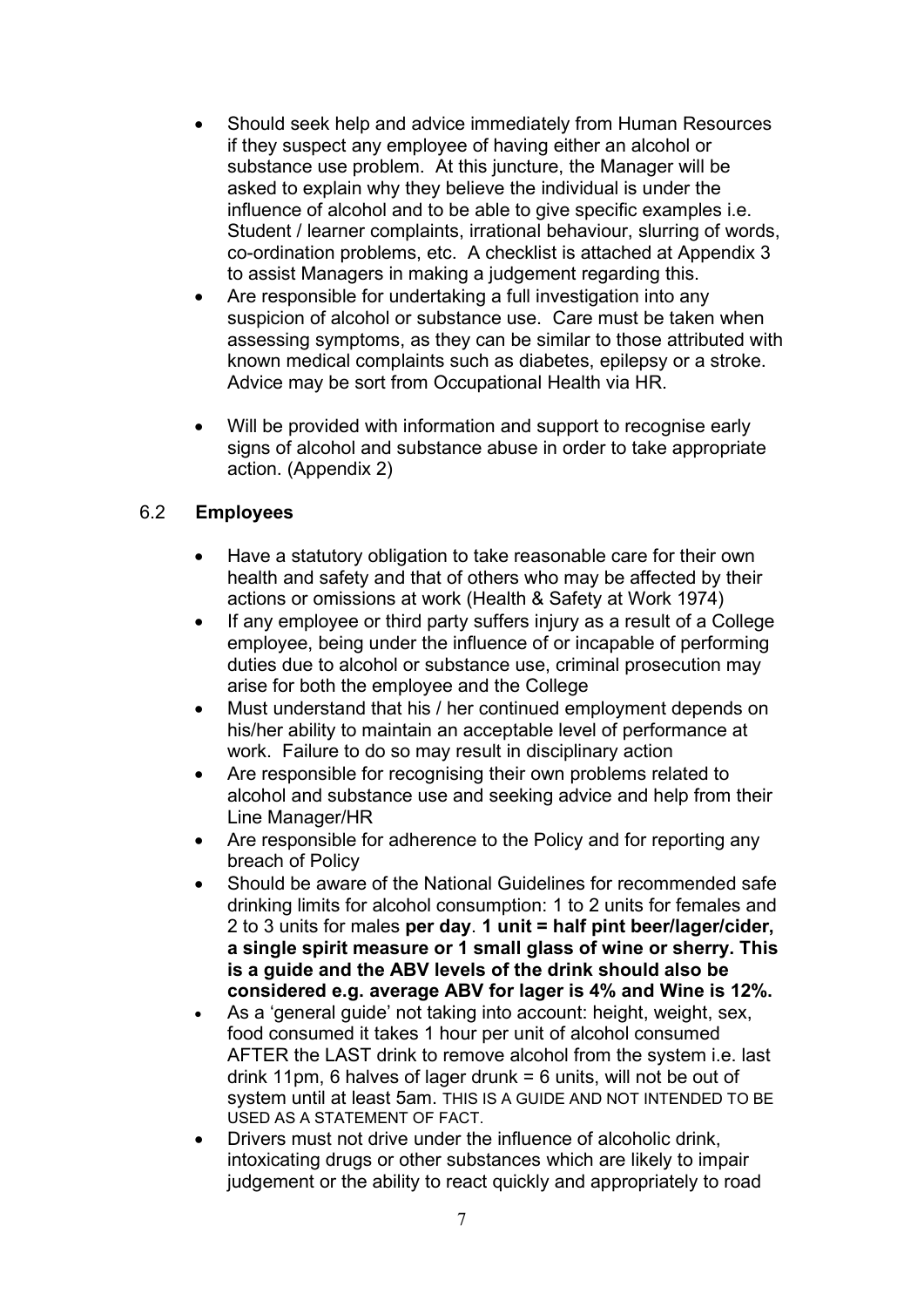conditions or circumstances. Managers will relieve the person of all driving duties with immediate effect and in consultation with the individual if they have any reasonable belief that that person is under the influence of alcohol or drugs.

If alcohol is available for consumption on any college organised party, occasion or when staying on company business at another premises then staff must ensure they comply with the above rules and the 'work related driving policy' as they will be deemed to be 'driving for work'

#### 6.3 **Human Resources Department**

- Ensure that new entrants to the organisation receive a copy of the Alcohol and Substance Policy at their pre-employment meeting with HR
- Are responsible for administering, monitoring and reviewing the **Policy**

### 6.4 **Occupational Health Department**

- Acts as point of contact for managers and employees seeking advice via HR
- Assist employees in rehabilitation programme
- Raise awareness of employees to alcohol and substance abuse
- Is responsible for medical reports, if and when individuals are referred to them, keeping managers up to date with progress in respect of treatment. In doing so they will consider; likely return dates, alternative duties / hours, if necessary.
- Must maintain confidentiality within the limits of what is reasonably practicable and within the law.

# 7. Procedure

7.1 Where a manager suspects (or is told) that an employee has presented themselves unfit for work due to alcohol or substances, they should, with another manager present, confront the employee, explaining that they strongly suspect they are under the influence and feel they are unsafe at work and are being sent home.

A meeting should then be arranged for the next working day with the employee to enable an open discussion of the affected performance and behaviours at work. At this meeting the employee may be accompanied by a Trade Union representative or a work colleague. If at the conclusion of the meeting the employee confides they have a dependency problem they should be referred via Human Resources to Occupational Health for support in overcoming their problem. If the employee denies any dependency problem they may still be referred to Occupational Health to seek further advice/assessment in relation to their behaviour.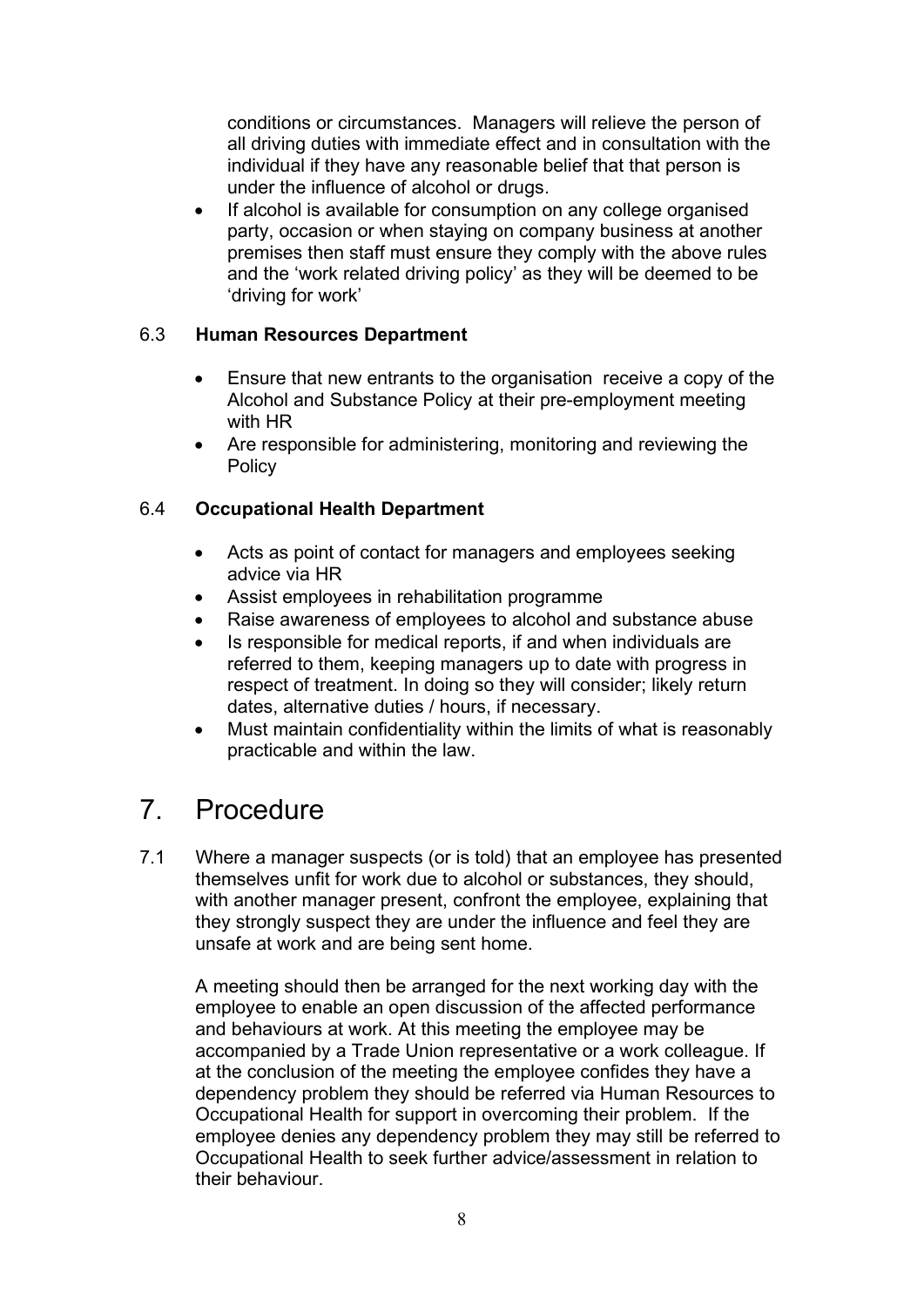- 7.2 Where a manager suspects (or is told) that a contractor/agency worker or any other person working on College premises has presented themselves unfit for work due to alcohol or substances, they should, with another manager present, confront the employee, explaining that they strongly suspect they are under the influence and feel they are unsafe at work and are being sent home. The manager should inform HR of their decision, the manager/HR will then contact the agency/organisation and inform them of the decision to remove their worker from the College premises.
- 7.3 If an employee refuses to attend Occupational Health or participate fully with support, this may be taken into account should any disciplinary action follow as a result of the allegation/suspicion.
- 7.4 If it is suspected that the employee is in breach of the policy, it may be necessary for their own protection and the health and safety of others to suspend the individual from work whilst a further investigation is made.

# 8. The Recovery Programme

- 8.1 Any College employee who is diagnosed as a 'Dependent User' of alcohol or substances will be offered support to treat and overcome the addiction. Whilst employees are cooperating in a rehabilitation programme, and seen to be making progress to overcome the addiction, disciplinary action will not be invoked. However, declining to participate in treatment, or discontinuing treatment without good cause will result in disciplinary action being invoked.
- 8.2 Where the alcohol / substance problem is confirmed by occupational health and the employee, a recovery programme will be organised

During the recovery programme the employee may be required to:

- Remain in the normal workplace
- Be redeployed to a safer working environment
- Or, be absent on certified sick leave

Depending on the individual's circumstances and situation, if the individual is found to be a non-dependent user, disciplinary action will be taken.

- 8.3 Where diagnosed as dependent on alcohol or substances, the College will support the individual with:
	- Allowing reasonable time off to attend appointments
	- Guaranteeing that all matters will be treated confidentially within the realms of what is practicable and within the law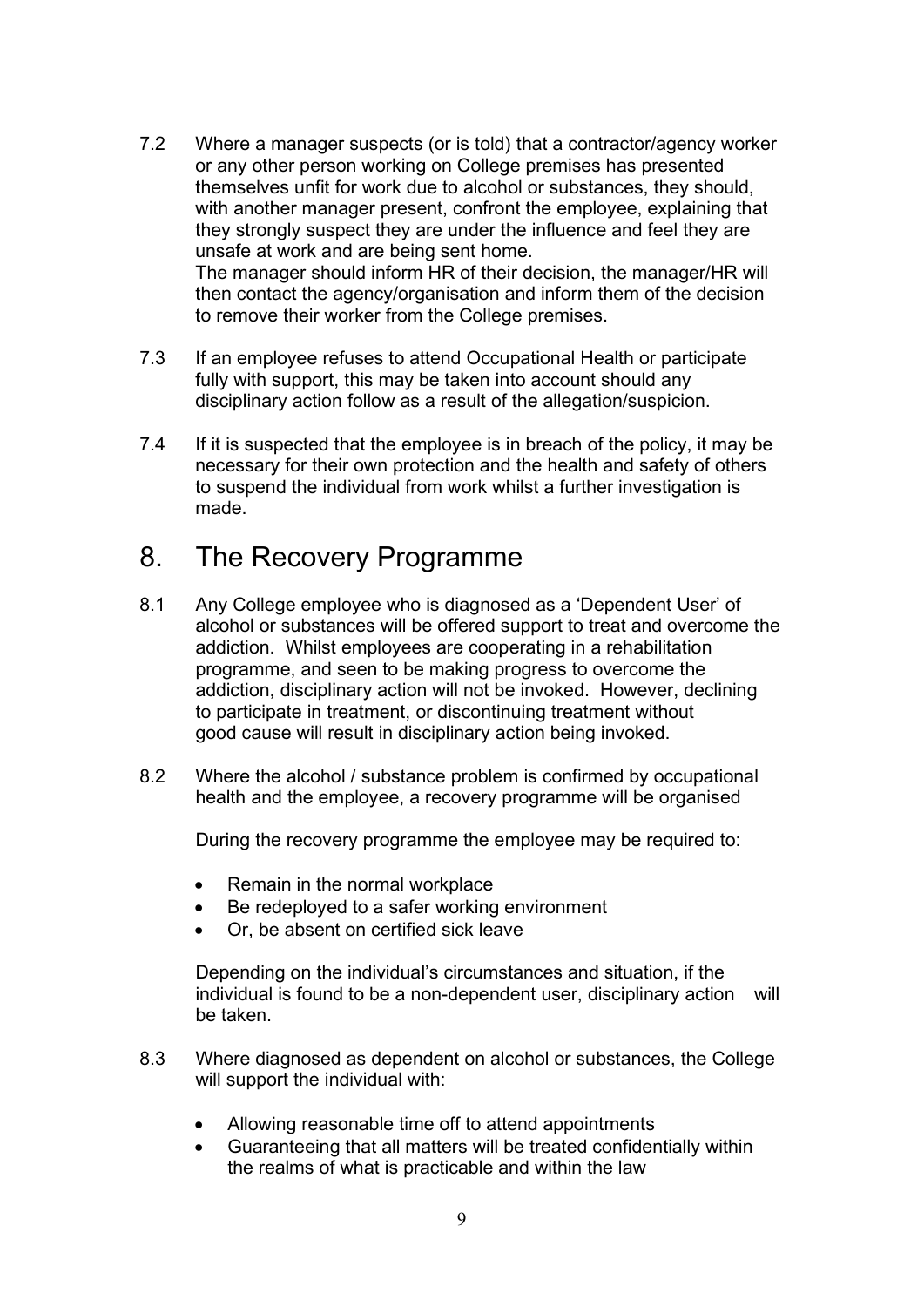- Allowing absence for treatments to be paid.
- 8.4 If any employee successfully completes a course of treatment and then subsequently relapses, the manager will decide whether to permit a further period of rehabilitation or to invoke disciplinary procedures. Managers will discuss individual cases with the HR Department in order to assess each situation on merit.
- 8.5 Employees who commit to a recovery programme will be expected to:
	- Follow treatment
	- Abstain from alcohol and/or substances
	- Meet agreed work targets
	- Consent to occupational health producing progress reports in respect of the treatment, for managers.

# 9. Discipline

- 9.1 Formal disciplinary action may be invoked under the heading of 'Gross Misconduct' if any College employee:
	- Reports for duty whilst unfit through alcohol or substances
	- Is found to be possessing, using, distributing or selling alcohol or substances at work
- 9.2 Dependent users will be supported with their medical problem as described above. However, if they decline or discontinue treatment without good cause the disciplinary process may be invoked, most likely under the heading of 'Capability'.
- 9.3 Where an employee admits to alcohol or substance problems every effort will be made to suspend current disciplinary proceedings in an endeavour to assist the employee in successful rehabilitation.

The 'Management of Alcohol or Substance Related Incidents' flowchart (Appendix 1), gives a clear guide on the approach to use in almost all cases. Please refer to HR Department if you require further clarification.

# 10. Complaints

Any employee who has concerns over any aspect of this policy may seek redress, through submitting a complaint verbally or in writing, following the formal grievance procedure.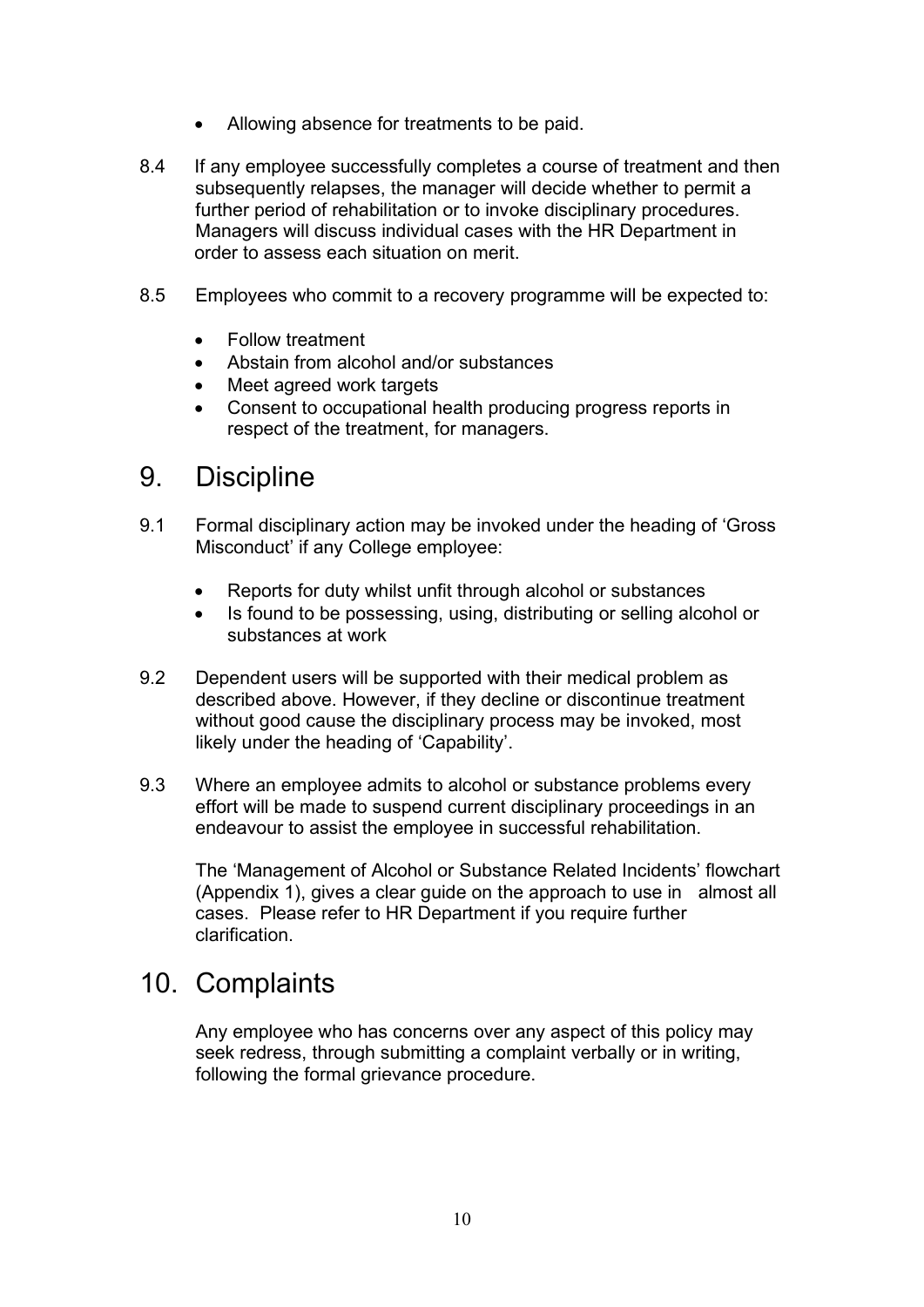# 11 Confidentiality

The College guarantees that all matters will be treated confidentially within the realms of practicality and the law.

# 12 Official Functions

As the College wishes to be seen to be setting an example, only nonalcoholic beverages will be available at all official functions held on **College premises** during working hours.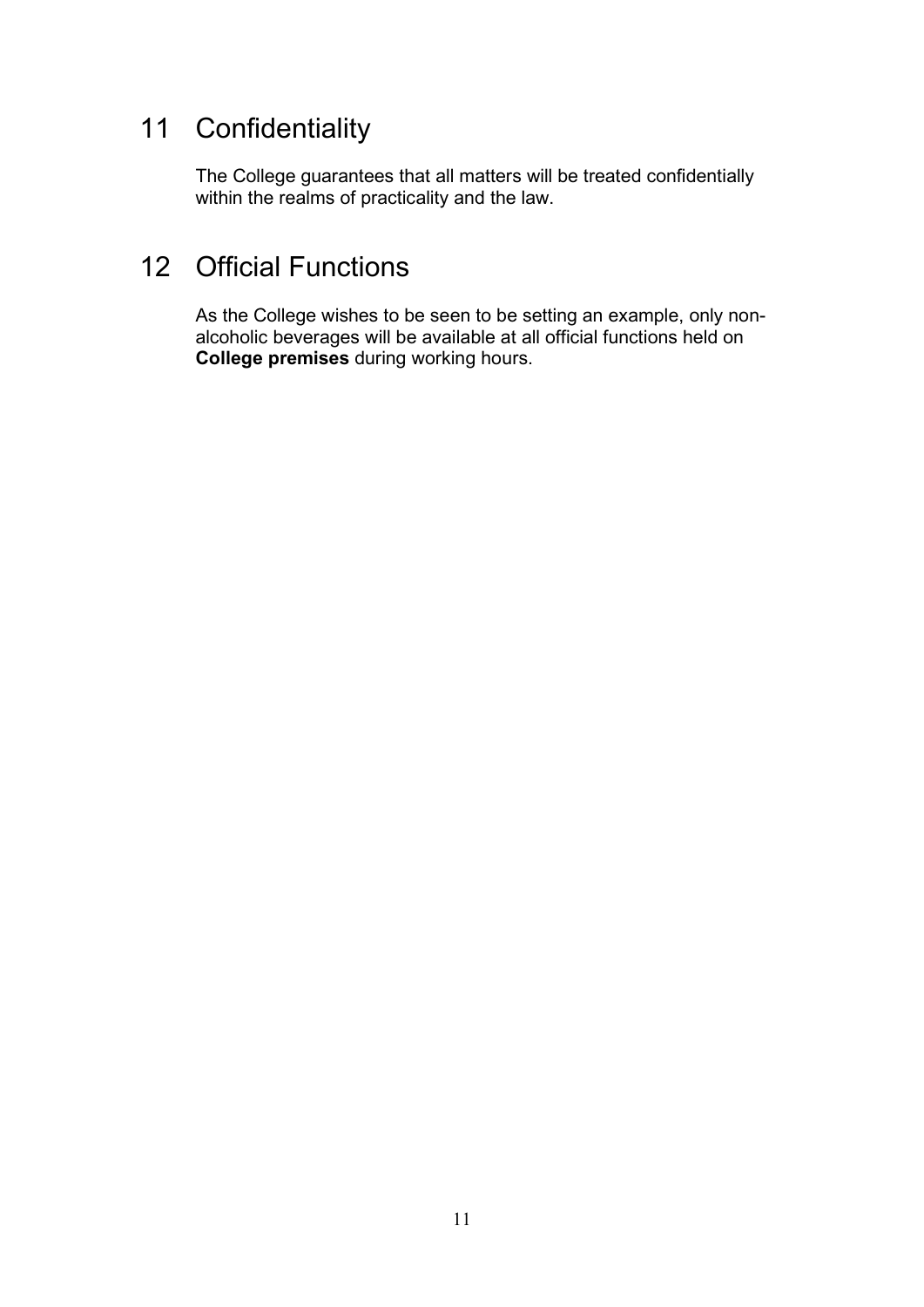#### **Appendix 1 Management of Alcohol or Substance Related Incidents**

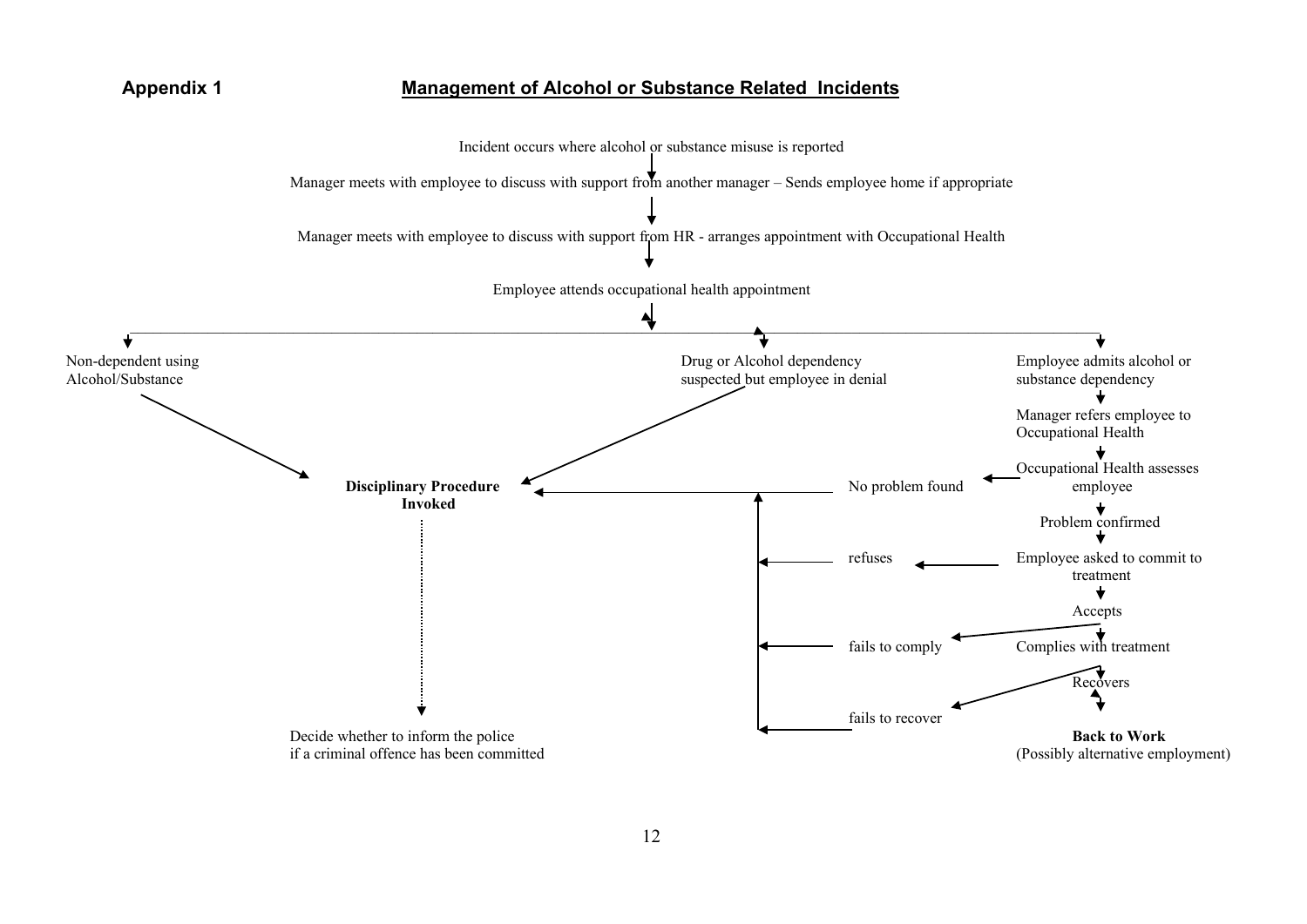### **Appendix 2**

Alcohol or substance abuse is not normally associated with isolated instances of absenteeism or poor work performance, but with a pattern of deteriorating work performance over a period of time. It is often usual to see a combination of signs rather than isolated incidences.

#### **Some indicative signs of alcohol or substance abuse may be:**

### **1. Evidence Of Inadequate or Deteriorating Work Performance**

- Frequent lateness
- Repeated brief periods of absence for trivial or inadequate reasons and /or absence trends (particularly related to weekends)
- Impaired concentration and memory
- Accident proneness, minor accidents at work and off duty
- Improbable excuses for poor job performance
- Increasing general unreliability and unpredictability

#### **2. Observation of Behaviour and Appearance**

- Smelling of alcohol
- Under the influence of alcohol during working hours
- Mood changes, irritability, lethargy
- Deterioration in working relationships
- Borrowing money
- A combination of hand tremor, slurred speech, facial flushing, bleary eyes, poor hygiene, unkempt appearance
- Neglect to appearance and hygiene

#### **3. Relationships with Colleagues**

- Over-reaction to real or imagined criticism
- Unreasonable resentment
- Irritability
- Complaints from colleagues
- Avoidance of manager or other senior staff
- Borrowing from colleagues
- Physical or verbal abuse of colleagues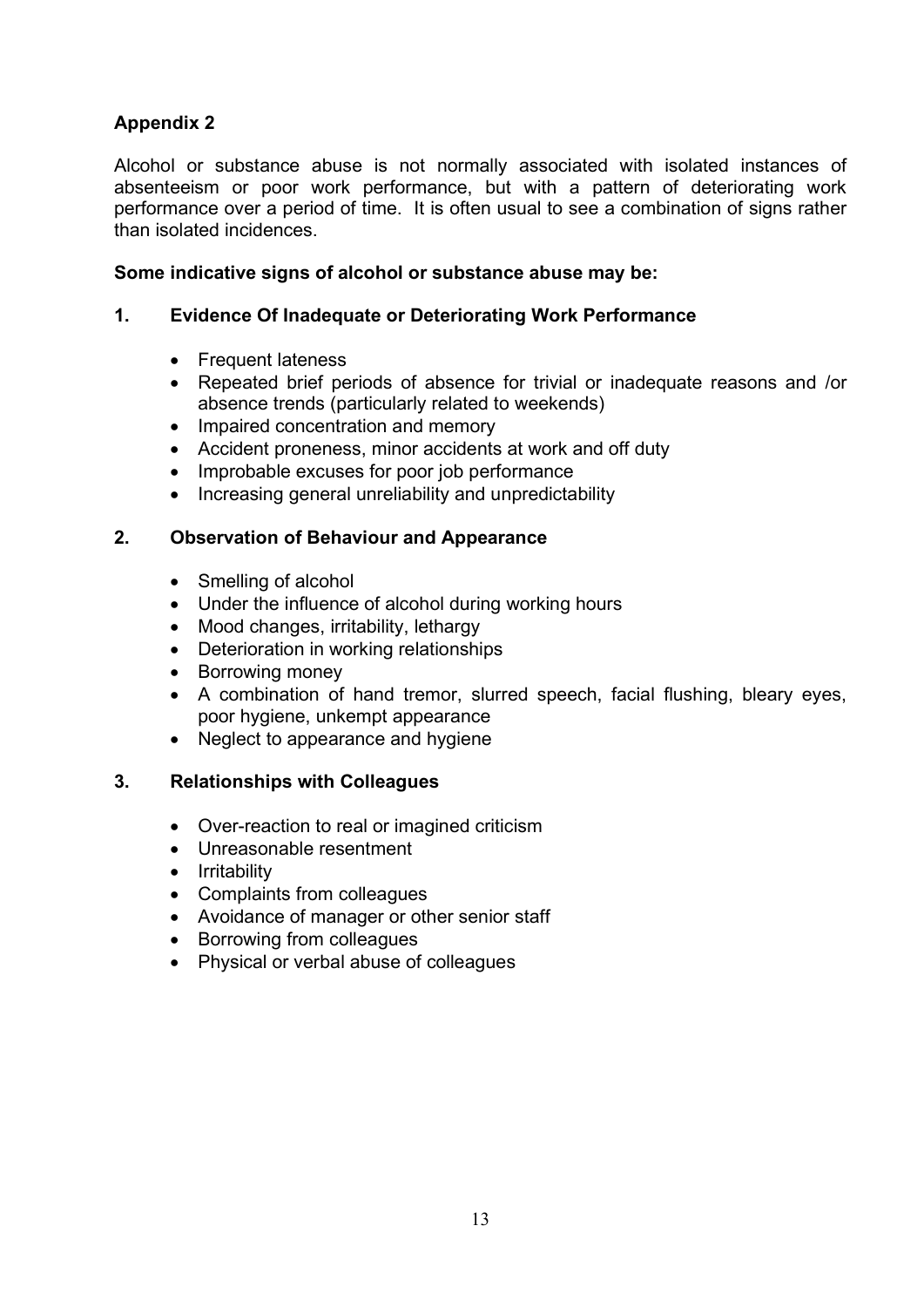### **Appendix 3**

### **Alcohol and Drug Checklist**

**For use by Head of School/Service for any member of staff suspected of being under the influence of drugs or alcohol whilst at work and displaying any 3 of the following symptoms**

Employee Name

| <b>Symptom</b>                            | Y/N | <b>Additional Information</b> |
|-------------------------------------------|-----|-------------------------------|
| Slurring of speech                        |     |                               |
| <b>Smelling of Alcohol</b>                |     |                               |
| Displaying Inappropriate behaviour        |     |                               |
| Hand tremor                               |     |                               |
| Sweating                                  |     |                               |
| <b>Bleary eyed</b>                        |     |                               |
| Lack of co-ordination                     |     |                               |
| <b>Flushed face</b>                       |     |                               |
| Other concerns                            |     |                               |
|                                           |     |                               |
| <b>Head of School/Service Signature:</b>  |     | <b>Position:</b>              |
| <b>Head of School/Service Print Name:</b> |     | Date:                         |

### **Occupational Health Assessment / Advice**

| <b>Occupational Health Nurse Signature:</b>           |  |
|-------------------------------------------------------|--|
| <b>Occupational Health Nurse Print Name:</b><br>Date: |  |
|                                                       |  |